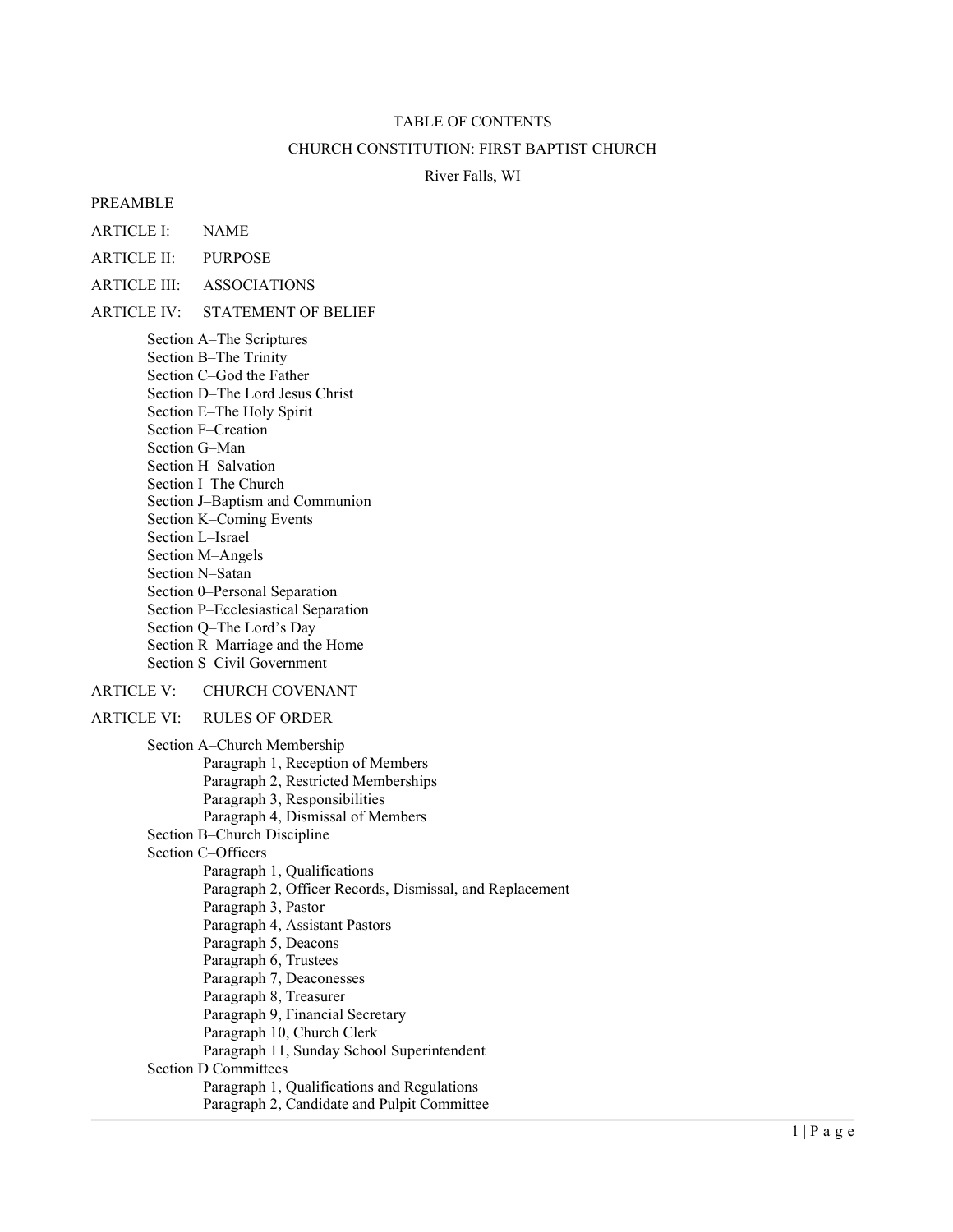Paragraph 3, Nominating Committee Paragraph 4, Ushering Committee Paragraph 5, Ministry Committee Paragraph 6, Other Committees/Subcommittees Section E–Missions Paragraph 1, Support Policies Paragraph 2, Supported Missionaries Section F–Meetings of the Church Paragraph 1, Use of Church Facilities and Name Paragraph 2, Meetings of Public Worship Paragraph 3, Ordinances Paragraph 4, Business Meetings Section G–Financial Regulations Paragraph 1, Fiscal Year Paragraph 2, Monetary Principles Section H–Licensing and Ordination Section I–Amendments and Revisions Section J–Constitutional Interpretations. Section K–Incorporation and Dissolution Paragraph 1, Incorporation Paragraph 2, Dissolution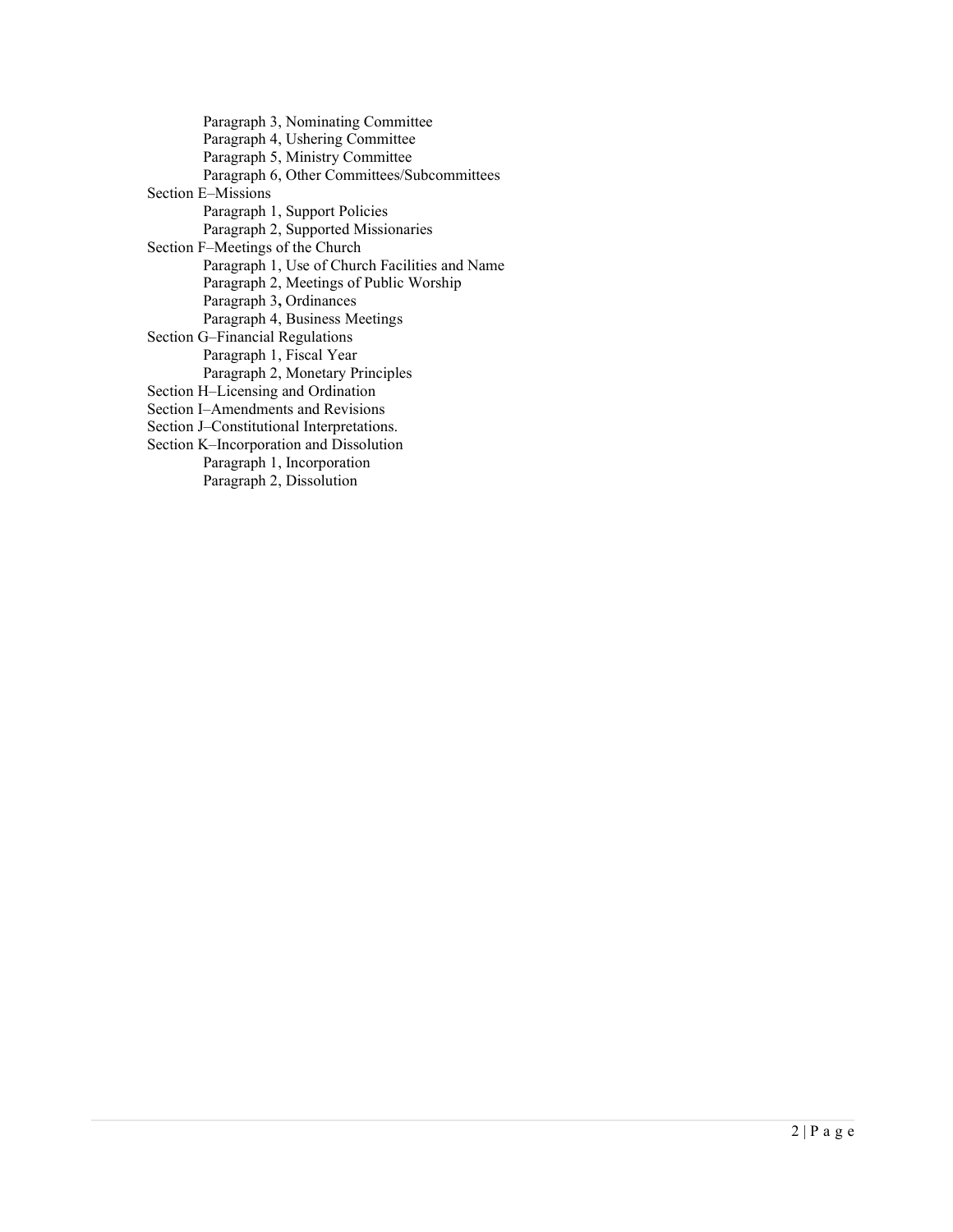# **CONSTITUTION** of the FIRST BAPTIST CHURCH OF RIVER FALLS, WI

Adopted Jan. 6, 1965–Revised Jan. 29, 1989, Jan. 27, 2002 and April 29, 2018

We the members of First Baptist Church of River Falls, WI, resting our faith on Christ alone for salvation and believing the inerrant teachings of the Holy Bible, do adopt this constitution as a declaration of our convictions so that we may carry on the Lord's local church ministry in a decent and orderly fashion. We do voluntarily submit to the articles of this constitution.

# ARTICLE I: Name

The name of the corporation is First Baptist Church of River Falls–River Falls, WI. This corporation is non-profit pursuant to Wisconsin statutes, chapter 181.

# ARTICLE II: Purpose

This church will be an independent, autonomous church, subject only to Jesus Christ, the Head of the church, and to the laws of our country provided they do not conflict with Scripture. Our purpose is to glorify God by conducting a Baptist church that lives in accordance with and teaches the Word of God. Our statement of belief, church covenant, and church constitution are fashioned in recognition that the Bible is the sole authority for spiritual faith and practice. This Biblebelieving, Baptist, local church ministry will purpose to evangelize the lost to Christ, edify all believers, administer Biblical ordinances and discipline, and stimulate a Biblical spiritual fellowship among all church members and attendees. We will endeavor to defend the faith, and live out a good testimony of godliness and good works for Christ before our local community. We will furthermore work for the establishment of other Baptist churches of like faith and practice in our own state, and take a vigorous role in worldwide evangelistic missionary outreach and church planting.

# ARTICLE III: Associations

As an independent, autonomous local church we will fellowship on a voluntary basis with other fundamental, Biblical churches and organizations which manifest in their faith and practice agreement with our purpose, covenant, and constitution. There will be no cooperation with any group that permits the presence of apostates or apostasy. Termination of fellowship from an erring group or individual will be accomplished by church vote.

# ARTICLE IV: Statement of Belief

# SECTION A: The Scriptures

We believe that the Scriptures of the Old and New Testaments as originally written were God–breathed, both verbally and in every part. We believe God, Who is Truth, communicated through Spirit-controlled men so that the Scriptures are without error and therefore authoritative in all they teach and in all matters they touch. We believe the Bible is the supreme revelation of God's will for man and constitutes the only infallible guide for faith and life.

Matthew 5:18; 15:4-6; Mark 12:36; John 10:34,35; Acts 1:16; Romans 3:1–4; Galatians 3:16; II Timothy 3:16; Hebrews 4:12; I Peter 1:23; II Peter 1:19–21; Revelation 22:18,19

# SECTION B: The Trinity

We believe there is one, and only one, true and living God; that there is indivisible unity in the Godhead, yet existing in three separate persons–the Father, the Son and the Holy Spirit–equal in every divine perfection, of the same essence and executing distinct, harmonious, offices in the great work of both creation and redemption.

Matthew 28:19; 3:16,17; John 6:27; Acts 5:3,4; I Corinthians 1:9–14; II Corinthians 13:14; Ephesians 4:6; Hebrews 1:8

# SECTION C: God the Father

We believe God the Father is a spirit infinite, eternal and unchangeable in all of His being, wisdom, power, holiness,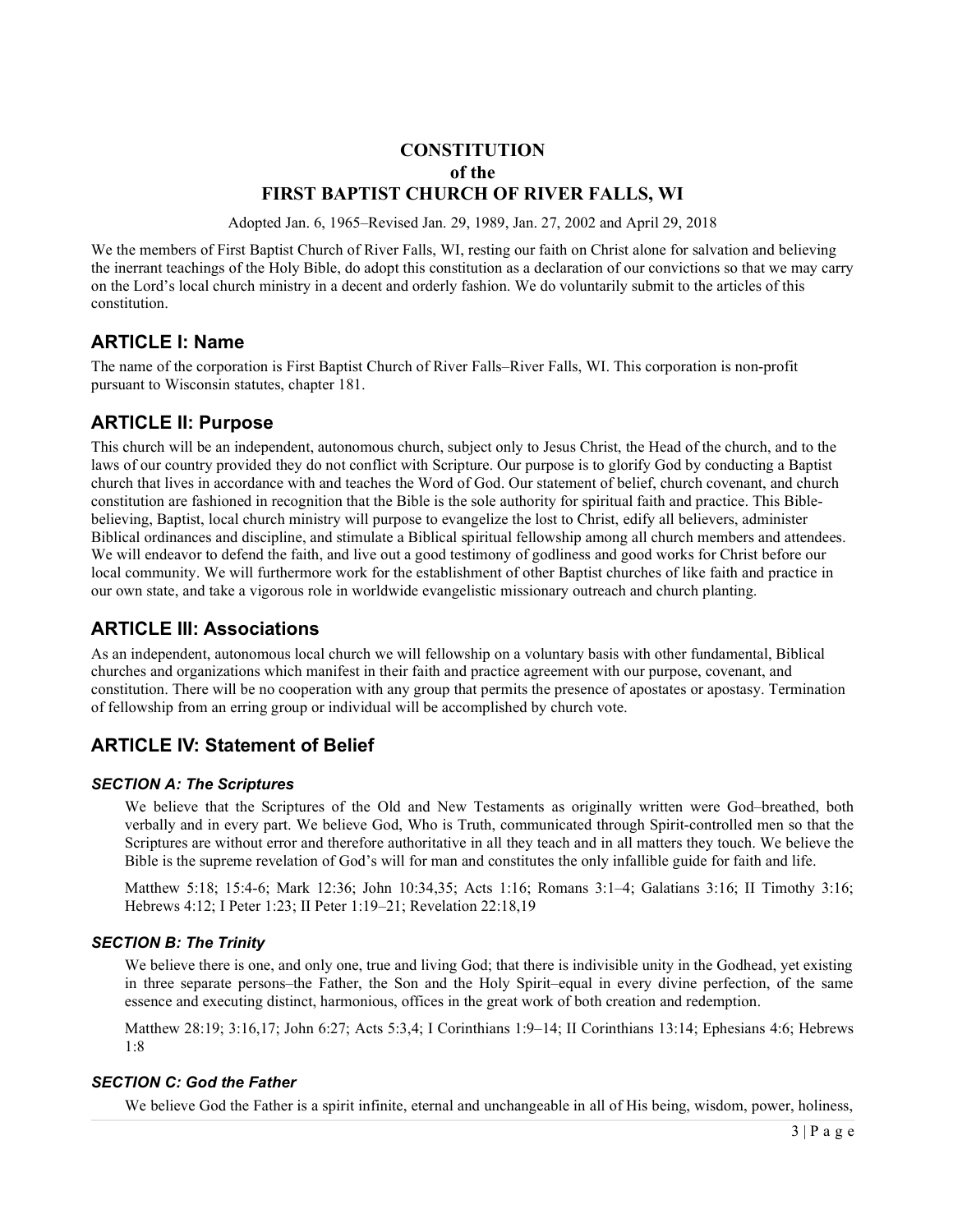justice, goodness, and truth. He is the Creator, Sustainer, and Ruler of the universe, and Giver of all life in sovereign authority over all His created beings, the Keeper over the nation Israel, and the Father and Disciplinarian of His chosen in Jesus Christ.

Psalm 139:7–10; Isaiah 46:9; Romans 11:33; Revelation 19:6

#### SECTION D: The Lord Jesus Christ

We believe that the Lord Jesus Christ, the eternal Son of God, was conceived by the Holy Spirit and born of the virgin Mary as no other man was ever nor can be born of a woman. He is very God of very God, being "God manifest in the flesh". He lived a life of absolute sinlessness and in His death made a full and vicarious blood atonement for our sins, dying not as a martyr, but as a voluntary substitute in the sinner's place. He rose bodily from the dead on the third day and ascended into heaven where He now sits at the right hand of the Father as our High Priest, interceding and preparing a place for believers. He shall appear in the air to rapture His saints and, after seven years, shall come again with the saints to set up the throne of David and establish His millennial kingdom.

Matthew 1:18–25; 28:6; John 1:1; 14:3; 20:27; Acts 15:16; I Corinthians 15:4; I Thessalonians 4:16; II Thessalonians 2:6–8; Hebrews 7:25; 8:6; 12:2; I Peter 2:22; 3:18; I John 2:1; Revelation 3:21

### SECTION E: The Holy Spirit

We believe that the Holy Spirit is a divine Person possessing all the attributes of personality and of deity. He is equal with the Father and the Son and is of the same nature. His relation to the unbelieving world is that He convicts of sin, righteousness, and judgment. He is the agent of the new birth, and His work among believers includes His sealing, indwelling, infilling, guiding, and teaching them the ways of righteousness. We believe there is a distinction between the ministry of the Holy Spirit in the Old Testament and His ministry in the New Testament. There is a new and unique work of the Holy Spirit in relation to the Body of Christ. We believe that the Holy Spirit endues believers with service gifts. We believe the Bible disavows the authenticity of the sign gifts given to men, such as prophecy, speaking in tongues, interpretation of tongues, miracles and healing for today, and repudiates the experience– oriented theology and ecumenically-oriented practice of the charismatic movement.

John 7:39; 14:16,17,26; Acts 1:5; Romans 12:3–8; I Corinthians 12:8–13, 28–31; 13:8–12; Ephesians 1:13–14; 4:7– 11; Hebrews 9:14; Revelation 22:18,19

#### SECTION F: Creation

We believe the Genesis account of creation as being neither allegory nor myth, but a literal, historical account of the direct, immediate creative acts of the Trinity without any evolutionary process.

Genesis 1–2; Psalm 33:9; John 1:3; Colossians 1:16,17; Hebrews 1:2

#### SECTION G: Man

We believe the Scriptures teach that man was created by a direct act of God and not from any previously existing form of life; and that all men are descended from the historical Adam and Eve, first parents of the entire human race. By voluntary transgression man fell from his sinless state, in consequence of which all men are now sinners by nature and by choice, utterly devoid of the holiness required by God's law, definitely inclined to evil, and therefore under just condemnation to eternal judgment and everlasting existence separated from God without defense or excuse.

Genesis 1:27; Isaiah 53:6; Romans 3:23; 5:12–19

#### SECTION H: Salvation

We believe the Scriptures teach that Christ died for the whole world and that salvation of sinners is divinely initiated, wholly of grace, and accomplished only through the mediatorial work of the Son of God. It is wholly apart from works and is upon the sole condition of faith in the Lord Jesus Christ and never without genuine repentance. In order to be saved the sinner must be born again, personally receiving Christ as Savior, being regenerated by the power of the Holy Spirit through faith in God's Word, and becoming the recipient of a new nature. The great gospel blessing which Christ secures to such as believe in Him is justification, that judicial act of God accompanied by the pardon of sin and the imputation of divine righteousness, not because of any works of righteousness on our part, but solely through faith in the Redeemer's blood. The believer who has exercised personal faith in the Lord Jesus Christ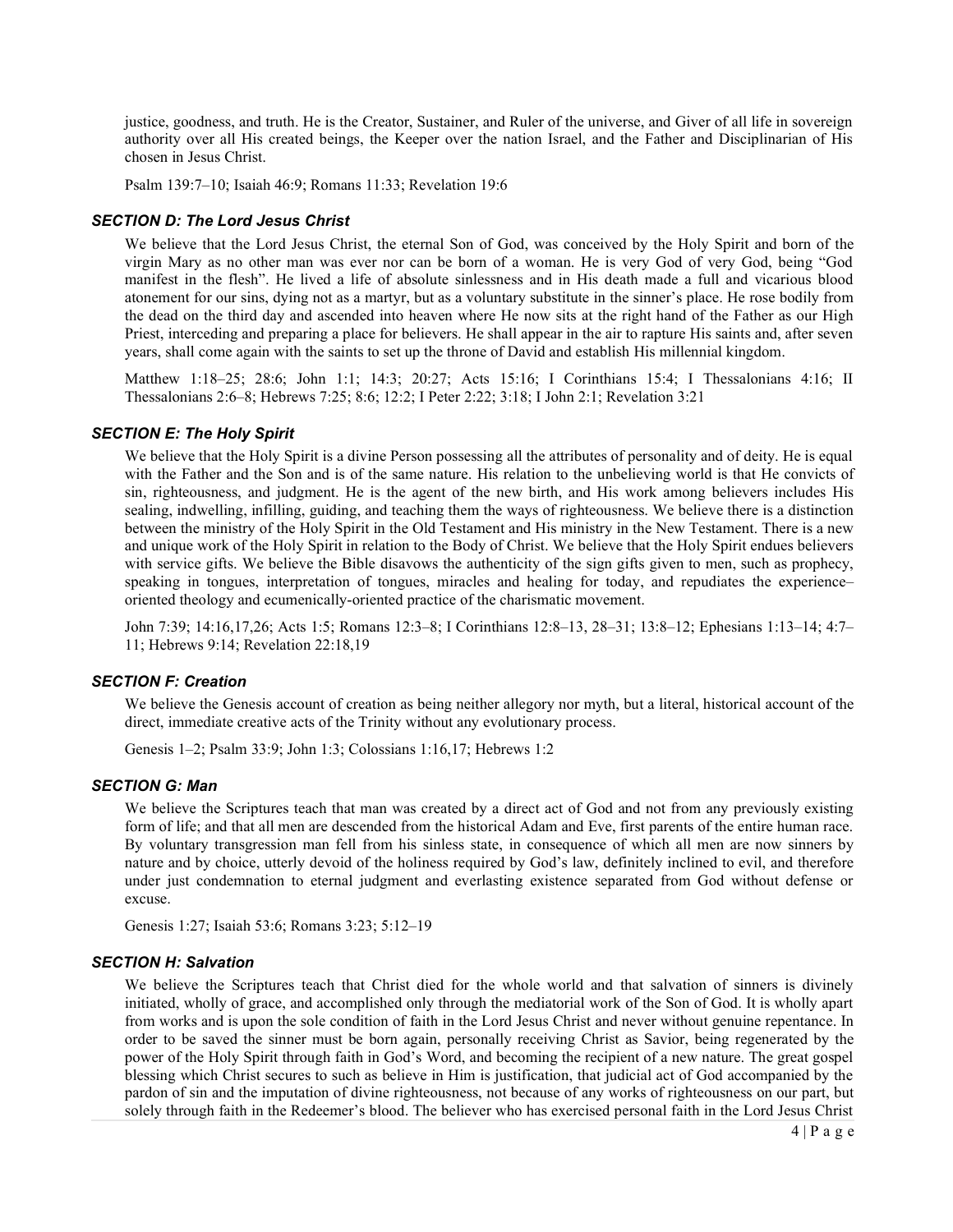is completely justified and in possession of eternal life which is eternally secure.

John 1:11,12; 3:3–6,16; 10:28,29; Acts 13:39; Romans 2:4; II Corinthians 7:9,10; Ephesians 2:8–10; Philippians 1:6; I Timothy 2:5,6; Hebrews 4:2; I Peter 1:18–23; II Peter 1:4; 2:1

## SECTION I: The Church

We believe the Scriptures teach that the church of Jesus Christ began at Pentecost and will be completed at the rapture. It must be considered in two aspects: the local church and the "church which is His body".

- 1. The local church is a congregation of baptized believers, associated by a covenant in the faith and fellowship of the gospel, observing the ordinances of Christ, governed by His laws, and exercising the gifts, rights, and privileges invested in them by His Word. Its Scriptural officers are pastors, sometimes called bishops or elders, and deacons, whose qualifications, claims, and duties are defined in the epistles to Timothy and Titus. This definition of the local church leads to these Scriptural distinctives:
	- a. Sole authority of the Scriptures for faith and practice;
	- b. Autonomy of the local church;
	- c. Believer's baptism by immersion before church membership;
	- d. Two officers, pastor (elder, bishop) and deacon;
	- e. Two symbolic ordinances: baptism and the Lord's table;
	- f. Individual priesthood of the believer and soul liberty;
	- g. Separation of church and state (not isolation)
- 2. The "church which is His body" is the entire company of believers in Christ, whether Jew or Gentile, regardless of denominational affiliation and present position in heaven or on earth.

Matthew 28:19,20; Acts 1:5; 2:1–4,41,42; 10:44,45; 11:15,16; 1 Corinthians 12:13; Ephesians 1:22,23; Titus 1; Hebrews 12:23

## SECTION J: Baptism and Communion

We believe the Scriptures teach that Christian baptism is the single immersion of a believer in water in the name of the Father, Son, and Holy Spirit, to show forth in a solemn and beautiful emblem his identification with the crucified, buried, risen Savior, thus illustrating the believer's death to sin and his resurrection to a new life. It is a prerequisite to membership and privileges in a local church. We believe that communion is the commemoration of His death until He comes and should be preceded by solemn self-examination and confession of known sin. Observance of baptism and communion must be observed under the authority of the local church.

Acts 8:36–39; Romans 6:3–5; I Corinthians 11:23–28

## **SECTION K: Coming Events**

1. The Righteous and the Wicked

We believe that there is a radical and essential difference between the righteous and the wicked; that such only as through faith are justified in the name of the Lord Jesus, and sanctified by the Spirit of our God, are truly righteous in His esteem; while all such as continue in impenitence and unbelief are in His sight wicked and under the curse; and this distinction holds among men both in and after death, in the everlasting happiness of the saved and the everlasting conscious suffering of the lost.

Genesis 18:23; Proverbs 14:21; Malachi 3:18; John 8:21; Matthew 25:34–41; Luke 16:19–31; Romans 6:17,18; I John 5:19

2. The Rapture of the Church

We believe in the "Blessed Hope", the personal, imminent, pretribulational, and premillennial appearance of the Lord Jesus Christ to rapture His redeemed ones of the church.

I Corinthians 15:51,52; I Thessalonians 4:13–18; II Thessalonians 2:1,2; Titus 2:13; I John 3:2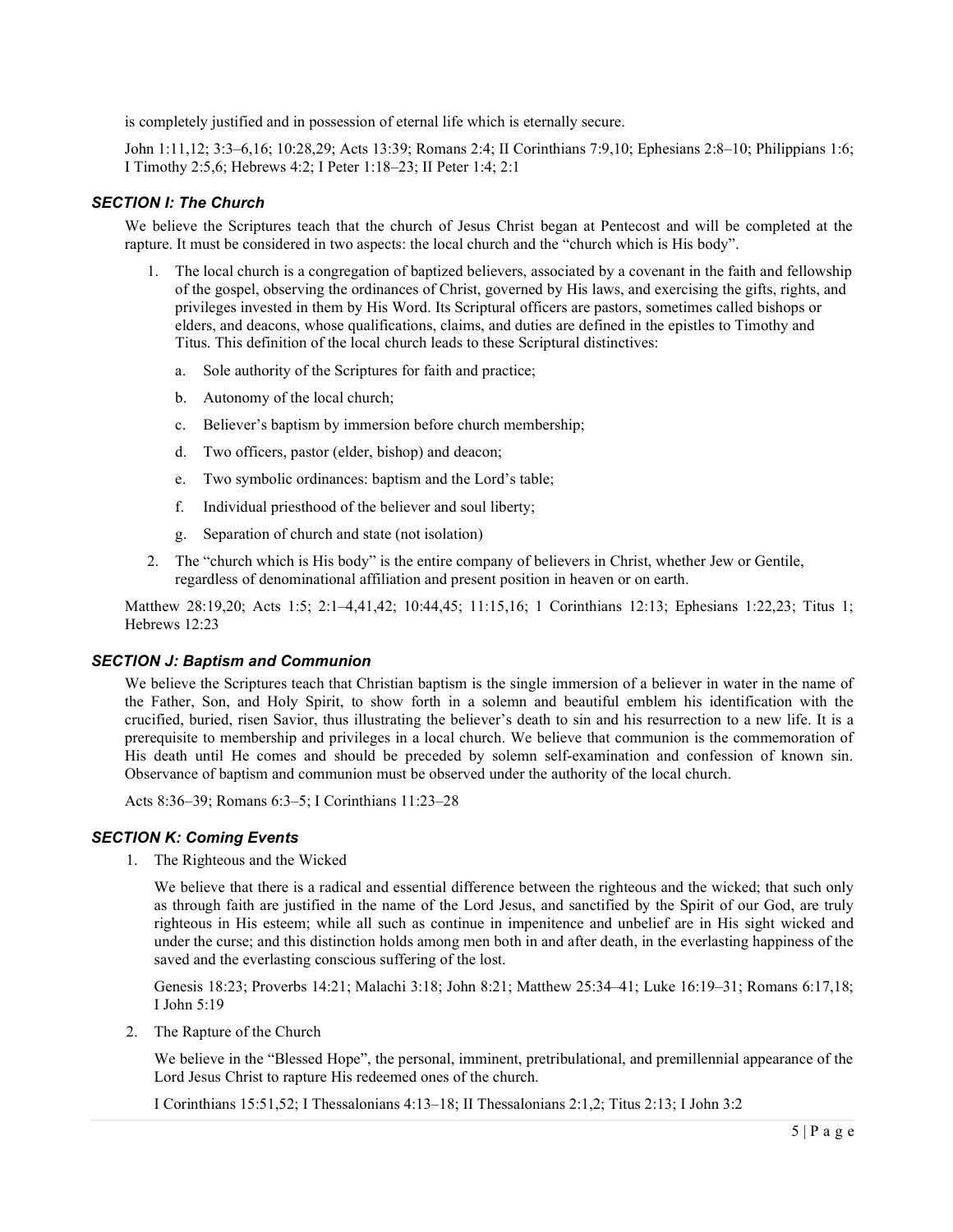3. The Judgment Seat of Christ

We believe that every saved person of the Church Age will appear before the "Judgment Seat" to be judged by the Lord in regard to his service and receive rewards according to his works.

Matthew 6:2; Romans 14:10; I Corinthians 3:11–15; II Corinthians 5:10

4. The Millennial Kingdom

We believe that Christ will return to earth after the tribulation with His saints to establish the Millennial Kingdom, which literally will be on earth and will be ruled by Christ from the throne of David.

Isaiah 9:6,7: Luke 1:32; Acts 2:29,30; II Thessalonians 1:6–12; Revelation 20:1–6, 12–14

5. The Eternal State

We believe in the bodily resurrection of all men, the saved to eternal life and the unsaved to judgment and everlasting punishment in the Lake of Fire. The souls of the redeemed are, at death, absent from the body and present with the Lord, where in conscious bliss they await the first resurrection, when the spirit, soul, and new body are reunited to be forever glorified with the Lord. The souls of the unbelievers after death remain in conscious misery until the second resurrection, when with spirit, soul and body reunited they shall appear before the Great White Throne Judgment and shall be cast in the Lake of Fire, not to be annihilated, but to suffer everlasting conscious punishment.

Matthew 25:46; Luke 16:19–26; John 5:28,29; II Corinthians 5:8,10; Philippians 1:23; Revelation 20:11–15

## SECTION L: Israel

We believe in the sovereign selection of Israel as God's eternal covenant people, that she is now dispersed because of her disobedience and rejection of Christ, and that she will be regathered in the Holy Land and, after the completion of the church, will be saved as a nation at the second advent of Christ. This saved remnant will serve the Lord in the millennium.

Genesis 13:14–17: Romans 11:1–32; Ezekiel 37

## SECTION M: Angels

We believe in the personal existence of angels who were created by God to bring honor and glory to His name and to serve Him. Those angels who kept their first estate continually serve God and minister to believers in Christ. There were among the hosts those who fell with Satan's counterfeit system as rulers of darkness, to be resisted by the believer through the armor provided by God. Some of these fallen angels, described in the Bible as demons or unclean spirits, are presently confined in the abyss, while others are actively serving Satan in his devilish work on earth.

Isaiah 6; Matthew 17:18; Ephesians 6:11,12; Colossians 1:16; I Timothy 4:1,2; Hebrews 1:14; I Peter 1:12; II Peter 2:4; Jude 6

## **SECTION N: Satan**

We believe that Scriptures teach that there is a personal devil, a created angel who through pride became the enemy of his Creator, who is "the god of this age" and "the prince of the power of the air", who is full of all subtlety, who seeks continually to frustrate the purposes of God and to ensnare the sons of men, and who was conquered by Christ on the cross and condemned to everlasting punishment in the Lake of Fire.

Isaiah 14:12–15; Luke 10:18; II Corinthians 4:4; 11:13–15; Ephesians 2:2; Hebrews 2:14; Revelation 12:9; 20:10

## SECTION O: Personal Separation

We believe the Scriptures teach that every believer should be separated unto God from the world, and by the aid of the Holy Spirit, should walk in Christian love and holiness, exhibiting qualities of honesty, integrity, forgiveness, and loving-kindness. Every believer should progress toward spiritual maturity as he yields daily to the Holy Spirit's control, putting off the old nature and putting on the new nature in Christ. We further believe that any achievement in these characteristics will be evidenced by sincere humility and genuine zeal for the advancement of the cause of Christ. We also believe the Scriptures admonish every believer not to love the world or the things in the world, but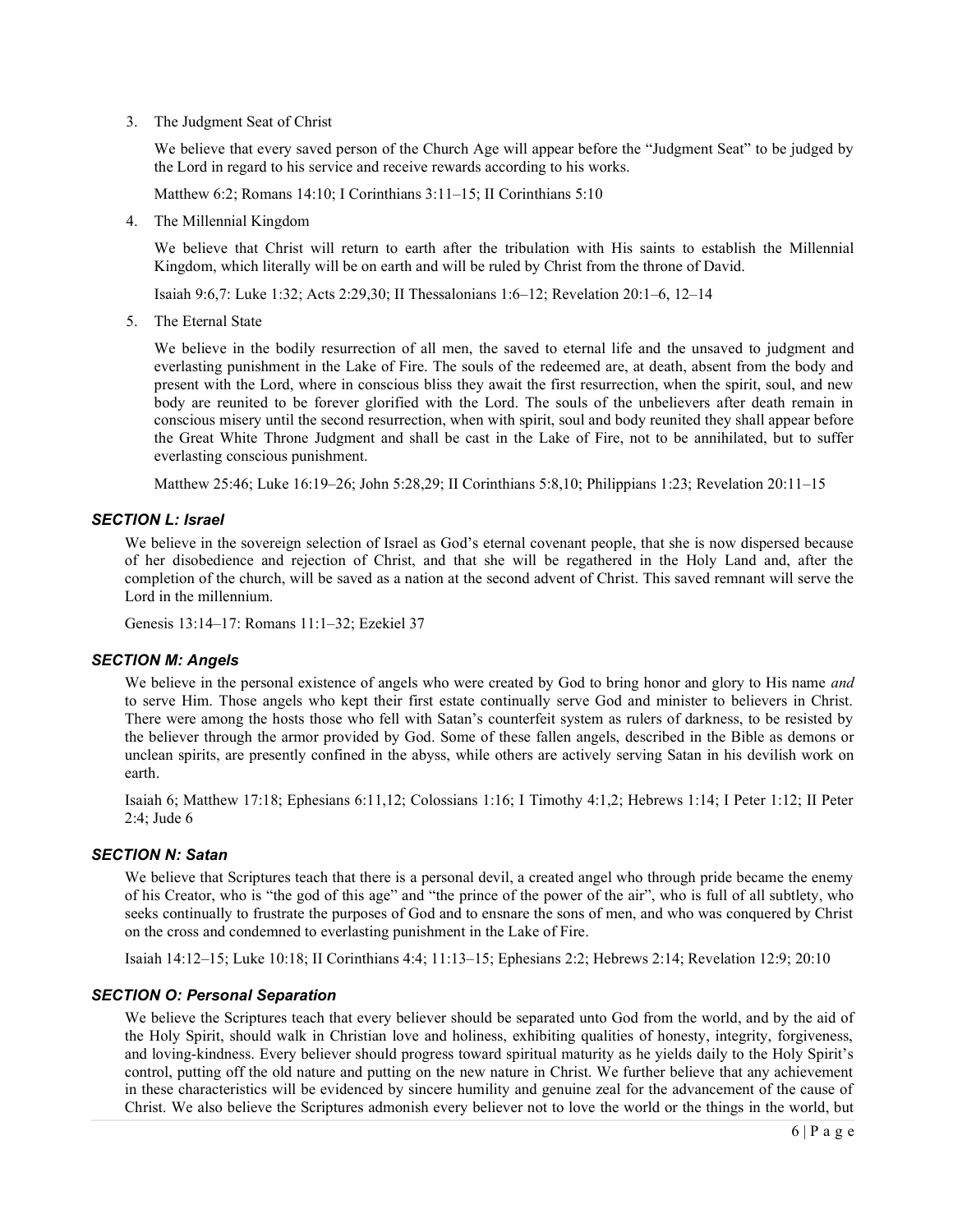rather to flee evil desires, avoid every kind of evil, and refrain from questionable practices which destroy one's testimony, offend one's brother, and fail to glorify God.

Proverbs 15:33; Romans 14:19-21; I Corinthians 6:18–20; 8:9-13; 10:23,33; II Corinthians 7:1; Galatians 5:22–25; Ephesians 4:20–24,32; 5:1,2,7–10,15–20; Philippians 4:8; I Thessalonians 4:7; I Peter 5:5,6

## SECTION P: Ecclesiastical Separation

We believe the Scriptures teach that the believer should be separated from apostasy as exemplified in ecclesiastical organizations which include radicals, liberals, and those who sanction theological compromise. This doctrine is based upon God's eternal principle of division between truth and error and His specific command to be separate from unbelievers and disobedient brethren. This truth is to be practiced with an attitude of devotion to God, humility, compassion, and yet with conviction, to create the proper condition and atmosphere for the main objective, i.e. the salvation of the lost through the gospel of God. We believe ecumenical evangelism which involves apostates violates the principles taught in God's Word.

Matthew 10:34–49; 18:15; Romans 16:17; I Corinthians 5:7–13; II Corinthians 6:14; 11:4; Galatians 1:8,9; I Timothy 6:3-6; II Timothy 2:16–18; Titus 3:10,11; II John 9–11

## SECTION Q: The Lord's Day

We believe that the Scriptures teach that the first day of the week is to be set aside unto the Lord for worship, fellowship with others of like faith and practice, instruction in the Word of God, and rest from the cares of the world as a testimony both public and private. It is a day of rejoicing in the resurrection of our Lord by giving of our time and resources to further our evangelistic outreach.

Acts 20:7; I Corinthians 16:1,2; Hebrews 10:25

## SECTION R: Marriage and the Home

We believe that the home was the first institution God provided for man, and that marriage is a sacred relationship and honorable for all. "What God hath joined together let no man put asunder." Marriage is used as an emblem of the union of Christ and His Church. Children are a special blessing from the Lord. Parents are commanded to raise their children "in the nurture and admonition of the Lord". Marriage, furthermore, is to be a contract and a commitment between a man and a woman. Homosexuality is condemned in the Scripture as a deviant and wicked lifestyle.

Genesis 2:18–24; Psalm 127,128; Mark 10:9; Romans 1:18–32; I Corinthians 7:2; Ephesians 5:21,23; 6:1–4; Hebrews 12:4

## SECTION S: Civil Government

We believe that civil government is of divine appointment for the interest and good order of human society. Those in authority are to be prayed for, conscientiously honored, and obeyed, except only in things opposed to the will of our Lord Jesus Christ, who is the only Lord of the conscience, and the coming King of Kings and Lord of Lords.

Acts 5:29; Romans 3:1–17; 13:1; I Timothy 2:1–3; I Peter 2:13–18; Revelation 19:16

# ARTICLE V: Church Covenant

Having been led by the Spirit of God to receive Jesus Christ as our personal Lord and Savior, and on our profession of that faith having been baptized in the name of the Father, and the Son, and the Holy Spirit, and accepting the Word of God as our rule for faith and practice, we do now in the presence of God, angels, and this assembly most solemnly and joyfully enter into this covenant with one another as one body in Christ.

We pledge, therefore, by the aid of the Holy Spirit, to walk together in Christian love; to strive for the advancement of this church in knowledge, in holiness, and comfort in time of distress; to promote its prosperity and spirituality; to sustain its worship, ordinances, discipline, and doctrines; to give it a sacred preeminence in all aspects of our lives; to contribute cheerfully and regularly to the support of the ministry, the expenses of the church, and the spreading of the Gospel through all nations.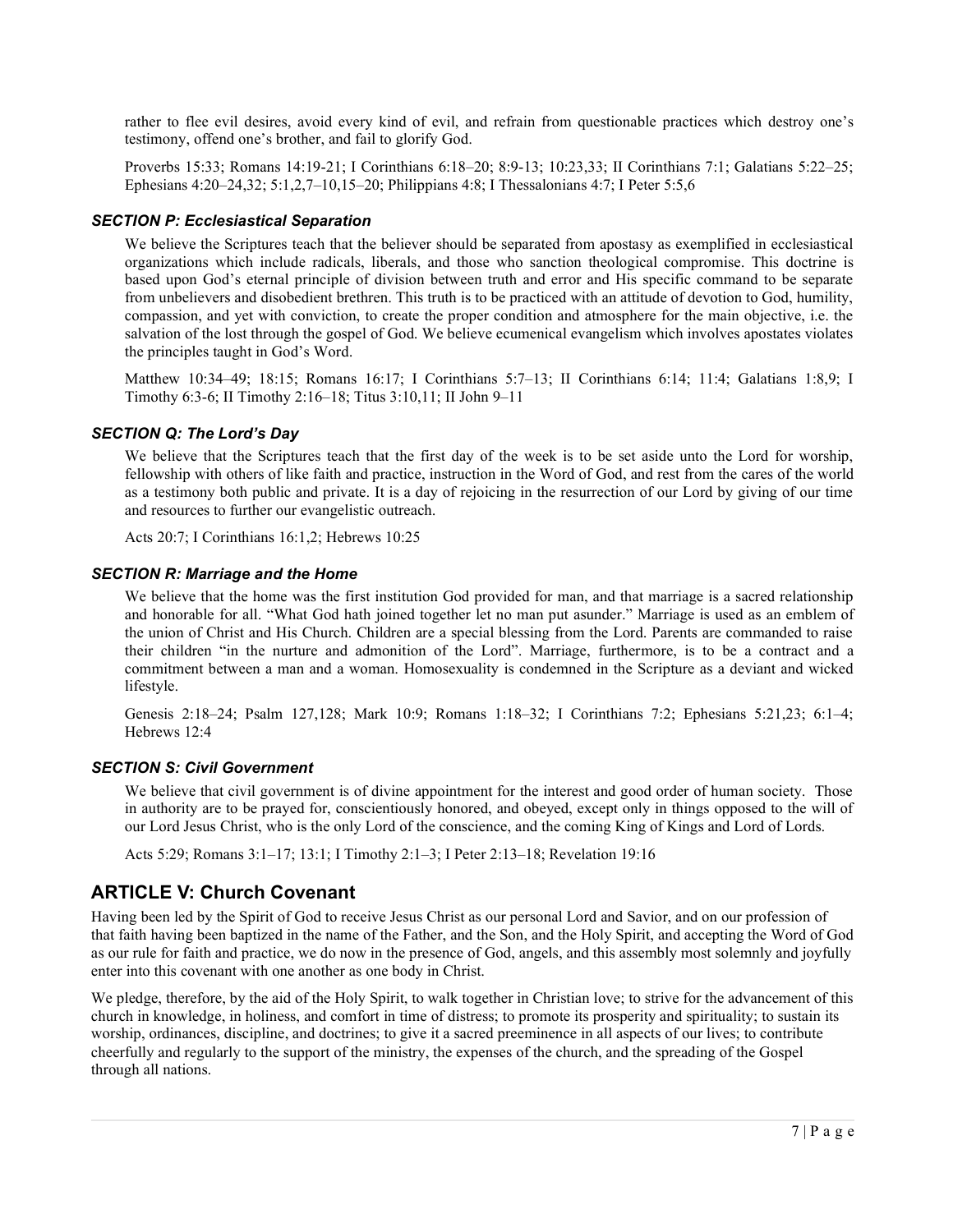We also pledge to maintain family and personal devotions; to educate our children in the things of Christ; to seek the salvation of our kindred and acquaintances; to walk circumspectly in the world; to be just in our dealings, faithful in our responsibilities, and exemplary in our conduct; and to be zealous in our efforts to advance the cause of Christ, remembering that our bodies are the temple of the Holy Spirit and that as Christ is our Lord we should refrain from using our bodies in any way that might grieve the Holy Spirit.

We further pledge to watch over one another in brotherly love; to remember each other in prayer; to aid each other in sickness, distress, and material need; to cultivate Christian sympathy in feeling and courtesy in speech; to be slow to take offense, but always ready for reconciliation and mindful of the rules of our Savior (Matt. 18:15-17) to secure it without delay.

We moreover pledge that when we remove from this place we will, as soon as possible, unite with some other church where we can carry out the spirit of this covenant and the principles of God's Word.

To these and all other Christian duties we do humbly and cheerfully submit ourselves, promising to perform them not in our own strength, being aware of our weakness, but in the strength of the Lord, whose we are, and whom we serve; to whom be glory in the Church through all ages, world without end. Amen.

# ARTICLE VI: Rules of Order

# SECTION A: Church Membership

Paragraph 1–Reception of Members

- 1. Anyone professing faith in the Lord Jesus Christ as personal Savior, giving evidence of a change of heart from sin and toward God, and declaring himself/herself in accordance with the principles, practices and doctrines of this church, may become a candidate for membership.
- 2. Candidates may qualify for membership in one of three ways:
	- a. Baptism by single immersion in the name of the Father, the Son, and the Holy Spirit.
	- b. Experience: a testimony to the fact that he or she is born again, has been scripturally baptized (by immersion) following his or her salvation, and is living a life which is consistent with the Statement of Belief of this church. Where possible, a letter of reference will be requested from the candidate's prior church and that church will be notified when the candidate becomes a member.
	- c. For persons removed from the membership under Paragraph 4, section 4: Restoration upon recommendation of the deacons, after the excluded person has given acceptable evidence of honest repentance and made full confession of wrong doing.
- 3. All persons desiring to unite with this church will meet with the church board and will give testimony of conversion and Christian experience, and affirm acceptance of and adherence to the Statement of Belief, Rules of Order, and Covenant of this church.
- 4. Approved candidates for membership will be presented to the membership of the church by the church board with an appropriate recommendation for reception. Candidates may be presented at any regular stated service of the church, provided at least one week's public notice has been provided of the name of candidates for membership.
- 5. Candidates will be accepted by two-thirds majority vote of members present and voting.

## Paragraph 2–Restricted Membership

- 1. We realize that there may arise an occasion when an individual, having membership in a church of like faith and practice, finds it impractical to transfer membership (such as temporary residency or employment), yet desires opportunity for service. Such cases will be reviewed by the church board and appropriate recommendations brought before the church body for ratification in accordance with normal membership requirements. These individuals will have all the privileges of membership, except the right to vote or hold elected office, while retaining membership in their home church.
- 2. Also, those members whose attendance does not meet the provision passed in 1995 (in establishing a quorum: by members in good standing, which is defined as attending on average twice a month) or not actively participating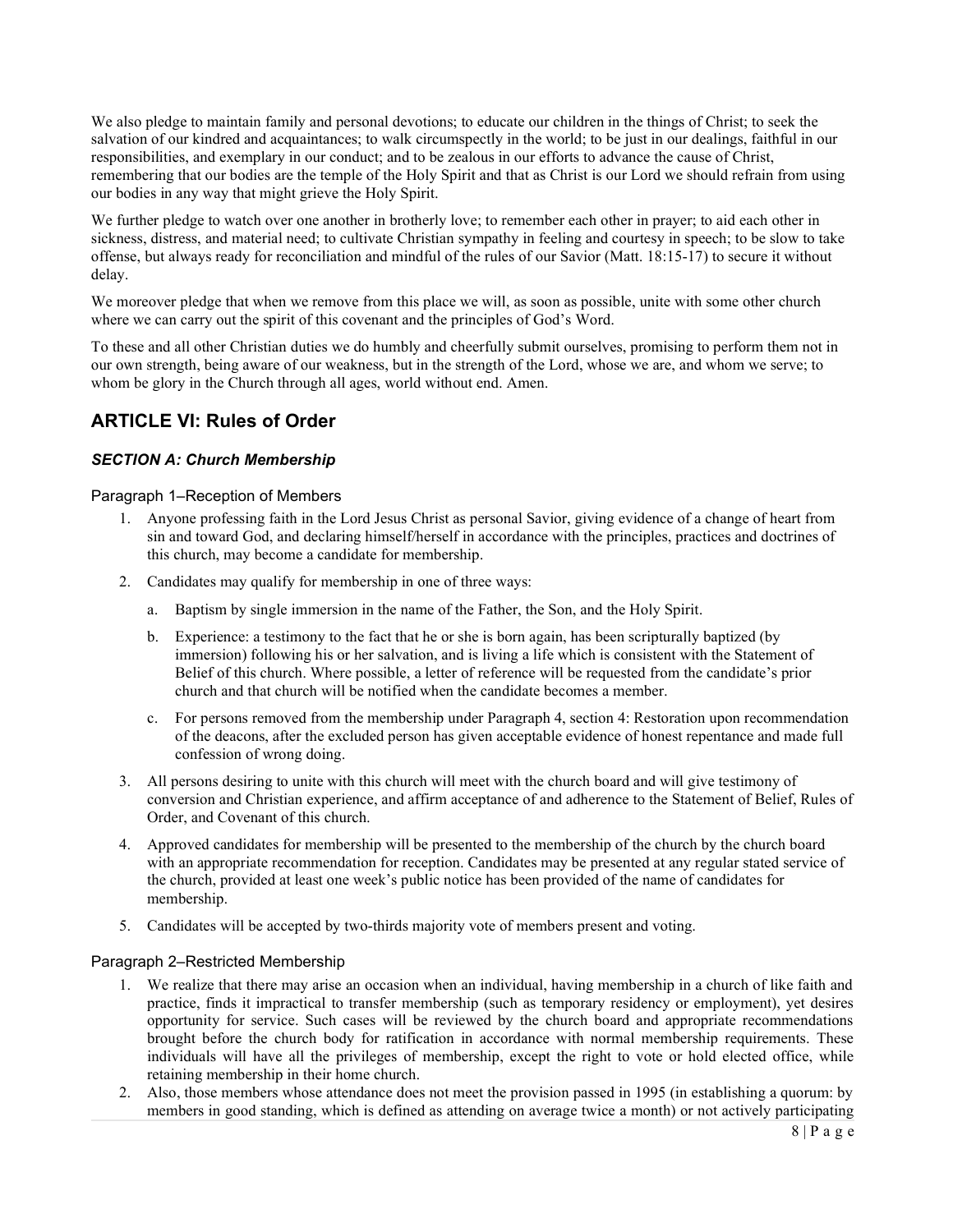in worship or financial contributions will be moved to the inactive member list (see Section A, Paragraph 4 Section 3, subsection b, page 10). While still retaining membership, the individual will be excluded from the right to vote, holding leadership positions, or holding elected office(s).

### Paragraph 3–Responsibilities

- 1. Members should attend regularly the services of the church unless providentially hindered, and contribute cheerfully to the financial support of the church and the spread of the Gospel to the ends of the earth.
- 2. Members should honor those in authority in the church, pray for them, submit to their leadership as the Scriptures command, and assist them with wholehearted cooperation.
- 3. Every member should cultivate his own Christian life and character so that the unity of the brethren might be preserved and a good testimony might be obtained before those who are without. Members should practice the Church Covenant.
- 4. Members should volunteer to serve, as invited and directed by the church leadership, in the program of the church. This service should be with priority and wholehearted effort. All members should strive to minister to and fellowship with other church members and visitors, and furthermore, reach out to the unsaved and unchurched.

#### Paragraph 4–Dismissal of Members

A majority affirmative vote of the quorum is necessary for the dismissal of any individual. For exclusion a twothirds majority affirmative vote by ballot is required. Persons may be dropped from the membership roll by vote of the congregation under the following circumstances:

- 1. At the individual's request.
- 2. When the individual places membership in another church. If a letter is requested, a letter of reference and commendation will be sent provided the other church is of like faith and practice, and the transferring member was in good standing at the time of departure.
- 3. By erasure.
	- a. Any member who unites with another church without requesting a letter will be dropped by vote of the church.
	- b. The membership list will be reviewed every six months. All inactive members will be contacted by the pastor or a deacon. Any member absenting himself from the church services for the period of one year without an acceptable reason, and not responding to written notification, will be dropped from the roll upon recommendation of the church board and vote of the church.
- 4. By exclusion–any member guilty of persistent ungodly or immoral conduct, may, after proper Scriptural steps have been taken in an attempt of restoration, have his name dropped from the roll upon recommendation of the church board and vote of the church. An attempt should be made to notify the offending member prior to the church vote.
- 5. By death (no church action required).

## SECTION B: Church Discipline

All matters of offense among members must be handled according to the Scriptural steps given in Matt. 18:15–17. Believers are reminded to approach these situations in hope and love. There may be occasion for the church board to take action other than exclusion (personal admonition, rebuke, reproof, probation) in the case of a believer and unbiblical conduct. Remember, the goal is restoration if at all possible. Scripture references setting the standard of character and quality of life for members are as follows:

Galatians 5:16-26, 6:1–10; Romans 16:17–20; I Corinthians 5; I Thessalonians 5:12–15; II Thessalonians 3; I Timothy 5:17–22, 6:1–5,13,14; II Timothy 2:15–26; Titus 1:15,16, 2:15, 3:1,2,9–11.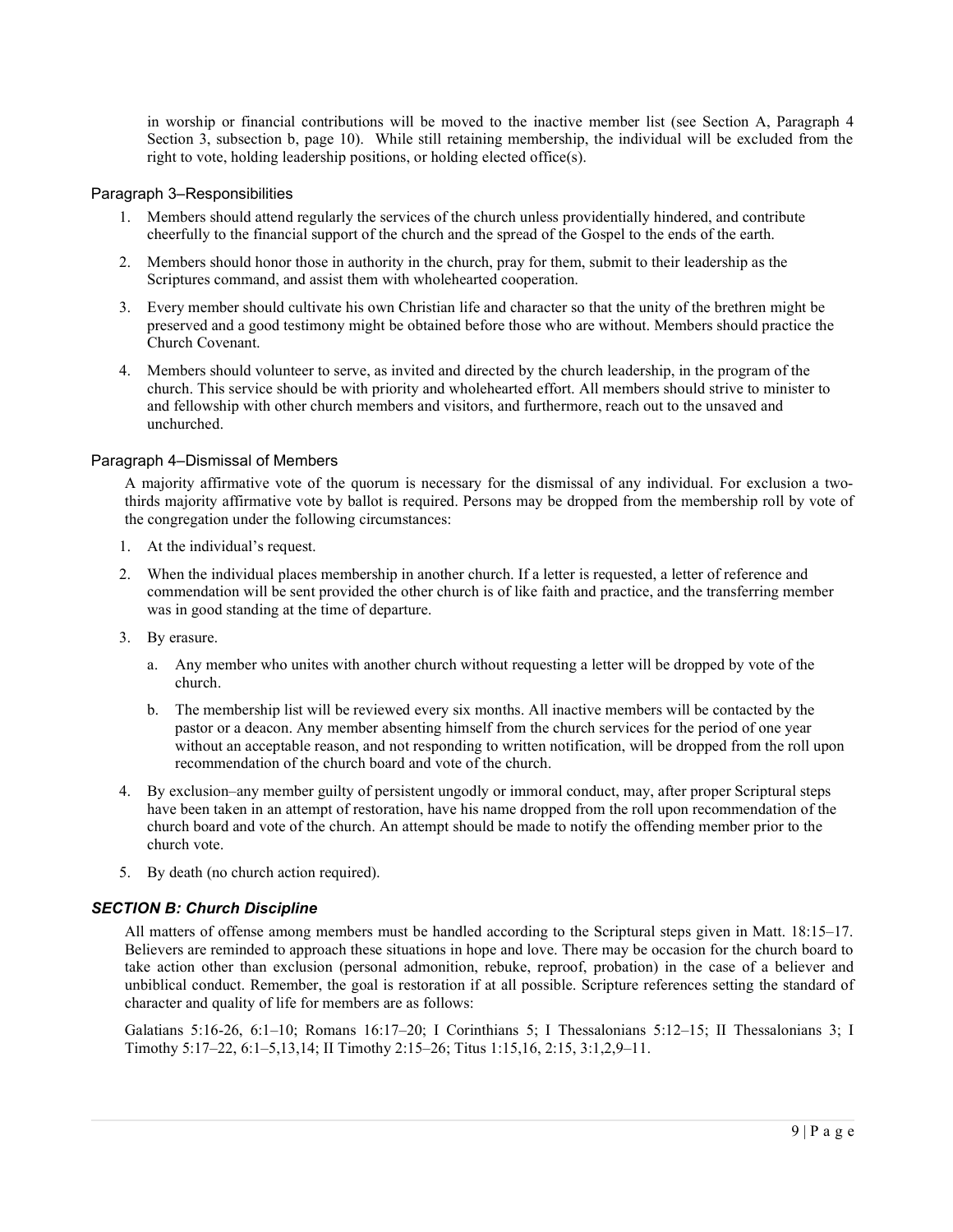# SECTION C: Officers

Paragraph 1–Qualifications

- 1. All officers must be members of the church. There is no limit to the number of offices that any one member can hold. Church board offices must be held by male members who are at least 21 years old, and who are solidly mature spiritually (Acts 6; I Timothy 3).
- 2. All elected officers must have a good testimony before the community (I Timothy 3); be in agreement with the principles, practices, and doctrines of this church; meet biblical standards for Christian living; and meet any other standards or requirements set by the church for such office. Moral conduct must be above reproach and free of carnal indulgences.

## Paragraph 2–Officer Records, Dismissal, and Replacement

- 1. Records–All officer records are to be considered church property. They are to be maintained in good order and given to succeeding officers.
- 2. Dismissal–Any officer unable or unwilling to fulfill the qualifications of his office should resign. If a problem develops, the church board, after careful consideration, has the authority to remove a person from office. (The church board consists of the pastor and deacons.)
- 3. Replacement–If an officer, for some reason, is unable to finish his term, a replacement, the church board will decide on one of two options:
	- a. Leave the office vacant until the next Annual Meeting.
	- b. Have a special election announcing the nominated candidates two weeks prior to voting.

## Paragraph 3–Pastor

- 1. Call and Termination
	- a. The calling of a pastor will be upon the recommendation of the pulpit committee and three-fourths affirmative majority vote of the quorum (51%) by secret ballot. The business meeting for the purpose of calling a pastor should be announced from the pulpit two weeks before the vote is held.
	- b. An extended call should be stated in a letter and accompanied by a clear statement of his responsibilities and obligations to the church, and the church's responsibilities and obligations to him.
	- c. To avoid confusion, only one pastoral candidate will be considered at a time. The pastor will be elected for an indeterminate term.
	- d. Unless otherwise agreed to, the pastoral relationship may be terminated upon sixty days written notice from either the pastor or the church or by mutual consent. Dismissal of a pastor will be by vote of the church at a special meeting called for that purpose. Announcement of the meeting must be made from the pulpit one week before it is held. A three-fourths affirmative majority vote of the quorum will be required for dismissal. If it is not deemed wise by the church for the pastor to continue his duties, he may be released immediately with two month's pay, except in a case of immorality when he would be dismissed immediately without pay.
- 2. Responsibilities
	- a. The pastor is to be considered the chief administrator of the church and have spiritual oversight with a servant's attitude toward this church which practices congregational government. He is to preach the Gospel, feed the flock, and equip the membership for the work of the ministry; he is to have in his charge the stated services of public worship; he will administer the ordinances; and he is to perform the usual duties of a Baptist minister.
	- b. The pastor will moderate all business meetings of the church and church board, unless there is unanimous agreement to appoint another member as moderator. In his absence the church may appoint any member in good standing to act as moderator. If the pastor is being considered for dismissal the chairman of the deacons will act as moderator.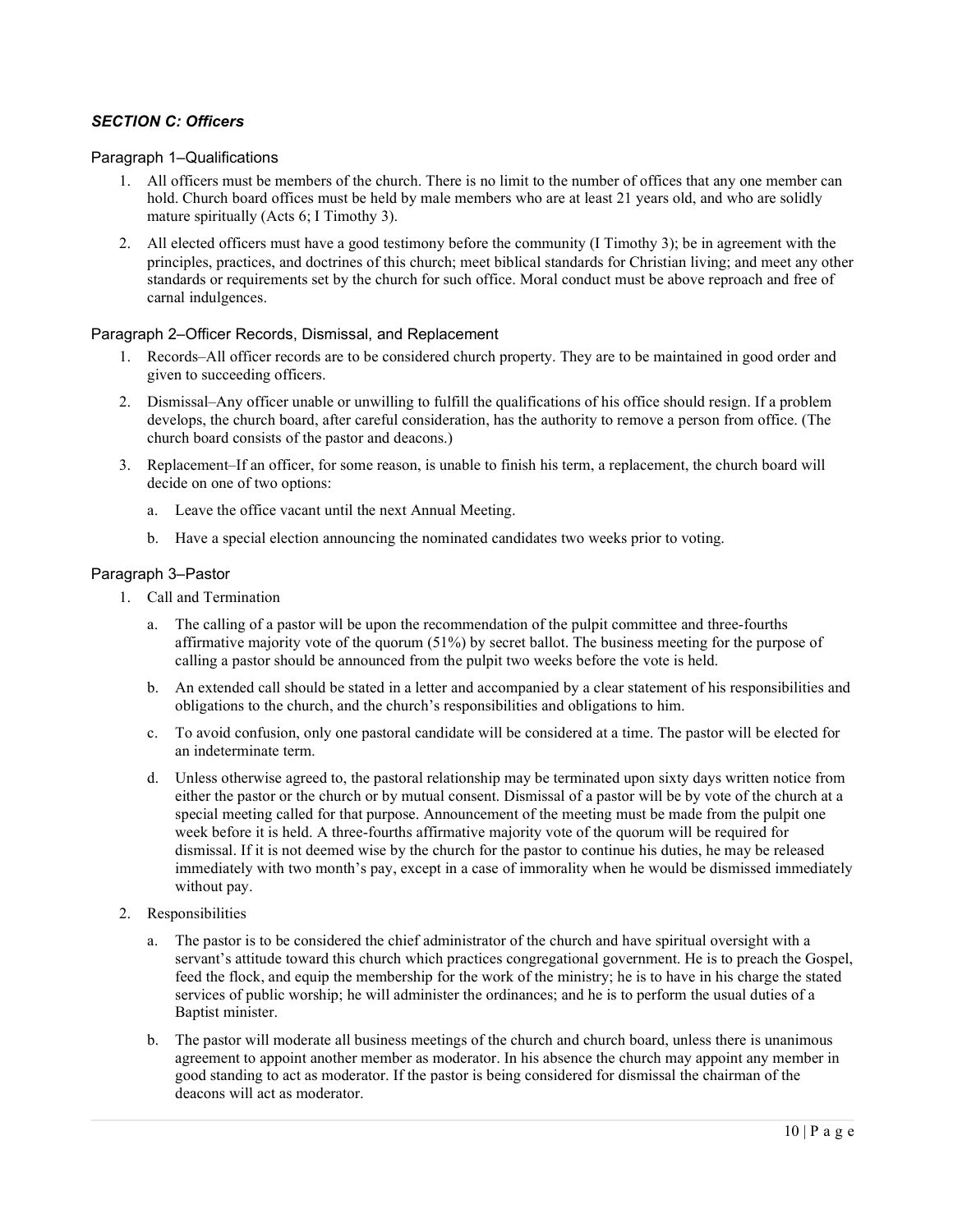- c. The pastor will be a member of all committees of the church with the right of choice to attend all meetings. He is to have access to all books of record except personal giving records. He will be allowed to spend up to \$100.00 per month without the consent of the deacons. He will secure speakers and programs for the church in consideration with the deacons.
- 3. Compensation, Vacation, and Absence
	- a. Compensation shall be reviewed by the deacons annually and submitted at the Annual Church Business Meeting as a part of the budget recommendation. Included will be provisions for vacation, benefits, housing, and opportunities for ministry outside the local church.
	- b. Absence from services beyond normal vacation time will be by mutual consent of pastor and deacons. The pastor will be expected to attend conferences and fellowships at the church's expense as dictated by the annual budget. In the event of an ongoing illness of the pastor or his wife, a mourning period for the death of the pastor's wife, or extenuating circumstances deemed suitable per the deacon's agreement, there would be the need for a sabbatical (extended absence) up to six months. By mutual consent between the pastor and the deacons the sabbatical is not to exceed a period of six months. During the sabbatical the pastor's compensation will be reduced by 50%. The pastor and the deacons will employ either an interim pastor or suitable pulpit fill by an individual who meets the pastoral qualifications stipulated in the Bible as well as in the constitution. At the pastor's return an entrance interview process will be implemented and metrics established to gauge progress, if needed.

# Paragraph 4–Other Pastoral Staff

- 1. Call and Termination: Same as guidelines under Article VI, Section C, Paragraph 3 for the pastor, except that the pastor and deacons will function as the pulpit committee for these positions.
- 2. Responsibilities: To be stated in detail at the time a call is extended.

## Paragraph 5–Deacons

- 1. Election
	- a. The number of deacons must not be less than three, if available. If fewer than three deacons are in office, the pastor and deacon(s) will seek counsel and assistance from other elected officials in the church. The optimum number of deacons will be eight up to a membership size of 200. After the threshold of 200 one deacon should be added for each 100 additional members or major fraction thereof. The number of deacons will never exceed the number of "spirit-filled" men available who meet the qualifications listed in Acts 6, I Timothy 3, and Titus 1.
	- b. The church voting membership will elect deacons from a ballot submitted by the Nominating Committee at the Annual Meeting. Deacons will be elected to serve three–year terms arranged to end alternately.
- 2. Responsibilities
	- a. The deacons will assist the pastor in the oversight of all spiritual aspects of the church. They will meet regularly with the pastor to discuss church business. The deacons will help as much as possible in the area of church maintenance so the pastor can spend more time in spiritual study and ministry.
	- b. The deacons will endeavor to maintain an active role in the visitation and soulwinning ministry of this church in obedience to the Word of God, and in support of the pastor's ministry.
	- c. The deacons will, with the pastor, interview all candidates for church membership, assist in disciplinary measures against all delinquent and disorderly members, and make recommendations to the church regarding church business and procedure.
	- d. The deacons will assist the pastor in administration of church ordinances. They will arrange pulpit supply and provide leadership in the absence of a pastor. They will also perform other duties delegated to them by the church.
- 4. Meetings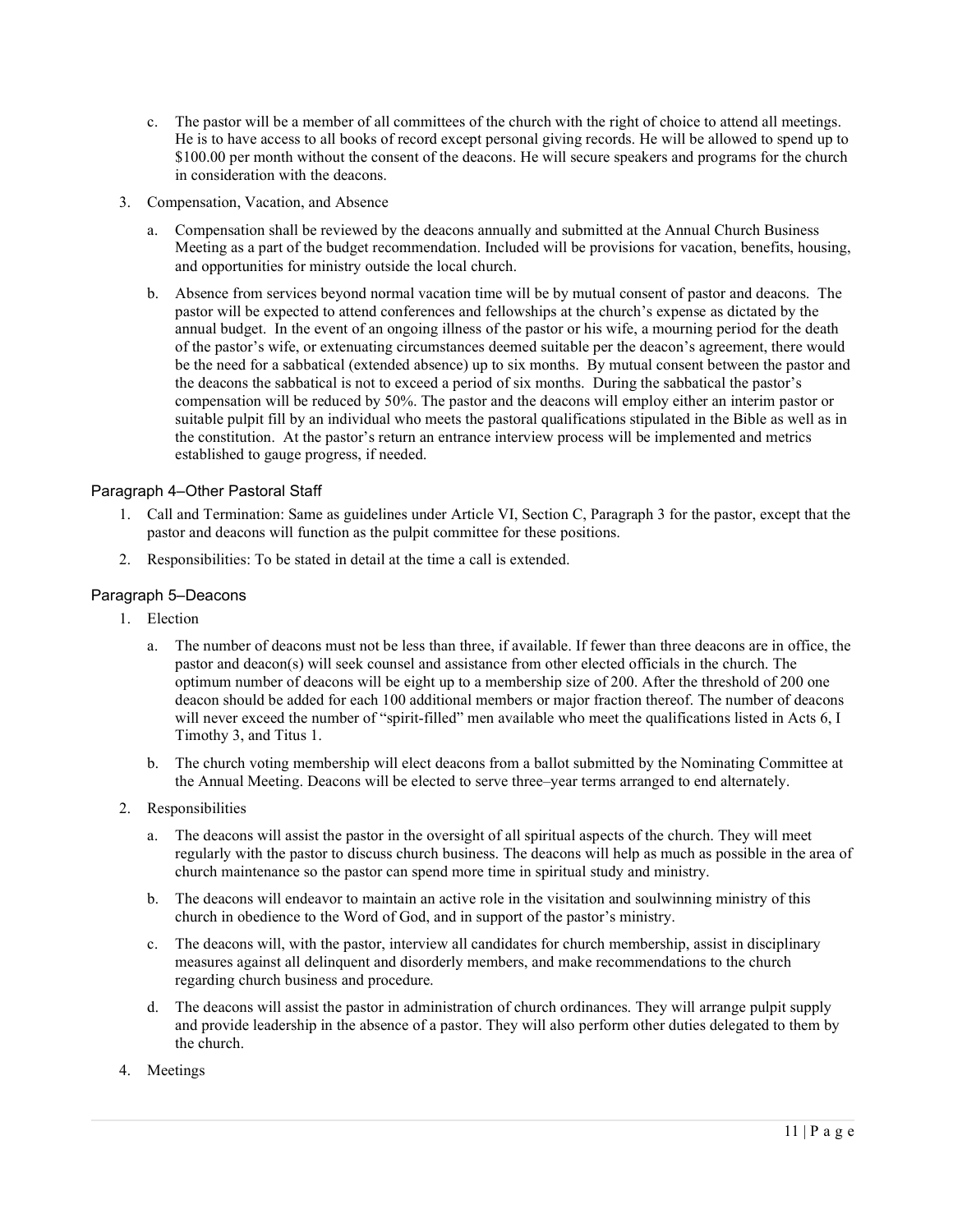- a. The deacons shall convene on a regular basis to transact an agenda which reflects the overall responsibilities entrusted to them. This regular meeting will be established by the pastor and deacons. Additional meetings may be called by the pastor.
- b. A secretary from within the board will keep a faithful record of the major aspects of each meeting.
- c. A deacon chairman and vice–chairman will be elected yearly in the February meeting. The chairman should have served on the board for at least one year. This chairman will moderate all business meetings in the absence of a pastor. The vice-chairman would only function in the absence of the chairman.

## Paragraph 6–Trustees

- 1. The deacons will serve as trustees of this church representing this corporation as its agent. The pastor, deacon chairmen and church treasurer will serve as corporate officers, and should be exclusive. If there are not qualified individuals for the office of deacon (Section C, paragraph 5–Deacons 1, subsection a, page11 … will seek counsel and assistance from other elected officials in the church) the need to have one or more trustees may arise. A trustee will be selected by the mutual consent of the pastor and deacon(s) and voted on by the congregation for a term limit of one year. The position is to be one as needed until sufficient qualified candidates for the office of a deacon are available. A trustee will aid in counsel and advise the pastor and/or deacons.
- 2. The authorization of any expense over \$500 not included in the approved budget will require church action.

## Paragraph 7–Other Positions

The Church may establish such other positions as it deems necessary to perform its ministry and administrative functions. The method of election, the length of term, and the responsibilities and requirements for each such position will be determined by the church.

## Paragraph 8–Financial Records

- 1. The church will keep a permanent record of all financial transactions.
- 2. The person responsible for such records will submit to the church written quarterly and annual financial reports.
- 3. The church books will be audited on a regular basis.

## SECTION D: Committees

## Paragraph 1–Establishment and Regulations

- 1. Committees may be established and appointed by the the church when deemed necessary. Job descriptions will outline their duties and guidelines. Subcommittees may be appointed by committees to assist them in their duties. These appointments will be subject to the approval of the church. The subcommittee is to function under the supervision of the appointing committee.
- 2. The church will appoint members to each committee or delegate to the Pastor and Deacons the responsibility for filling such committees. Committee members will be members of the church who are willing to faithfully fulfill the duties of that committee. Committees will have the authority to effectuate the established policies of the church but will not establish new policies. They are, however, to be encouraged to make recommendations to the pastor and deacons. Further, members of the congregation are to be encouraged to propose meaningful suggestions to the pastor, deacons, and committee members.

## Paragraph 2–Candidate and Pulpit Committee

- 1. The church will establish the Candidate and Pulpit Committee when a pastoral vacancy occurs. This committee is to function in accordance with ARTICLE VI, SECTION C, Paragraph 3.
- 2. It is the duty of this committee to seek out, examine thoroughly, and recommend to the church suitable candidates for the office of pastor.

## Paragraph 3–Nominating Committee

1. The deacons will constitute the Nominating Committee.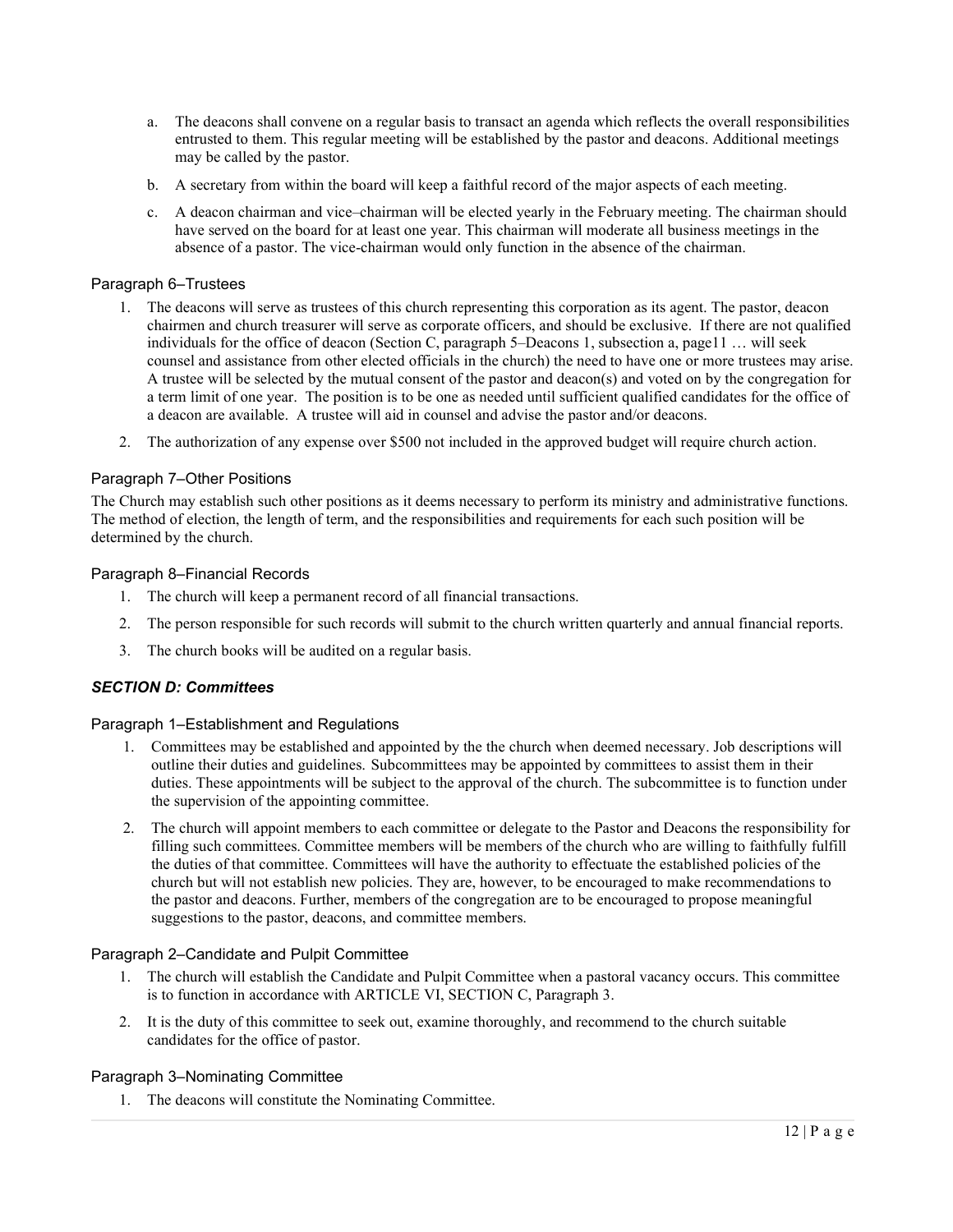- 2. All nominees must meet the qualifications stated in ARTICLE VI, SECTION C, Paragraphs 1 and 7. The nominating committee will meet annually in October.
- 3. Nominees must be publicized to the church by the first Sunday in December of each calendar year.
- 4. Additional nominations from the church body must be submitted to the church board for approval by the fourth Sunday in December. Nominations may not be made from the floor at the Annual Meeting.

## SECTION E: Missions

This church shall give zealous efforts to promoting evangelistic missions, duplicating our convictions worldwide through prayer, financial support, missionary conferences, speakers, and other emphasis, encouraging all to be willing to go as well as send.

### Paragraph 1–Support Policies

It shall be the policy of this church to primarily support missionaries and mission agencies engaged principally in evangelization and the establishment of New Testament Baptist churches. The agencies shall be known to be in agreement with our doctrine and practices.

### Paragraph 2–Supported Missionaries

- 1. As funds are available, the church will support missionaries. All regular support must be approved by the church at a regularly scheduled meeting. Procedures for making support decisions will be established by the church.
- 2. All supported missionaries will be reviewed regularly and considered for support increases or decreases or dropped from support. Mission support may be dropped by church vote but should not be done until a missionary is on furlough, except in extreme cases involving doctrinal problems, church neglect, or if financial funds are not available.
- secret societies, nor groups who cooperate with or are members of any apostate organization will be permitted use of church facilities.
- 2. All gatherings off the church property held in the name of the church shall be subject to the approval of the pastor and deacons.

## Paragraph 2–Meetings of Public Worship

- 1. Public worship services shall be held regularly on Sunday. Any special program or speaker must be approved by the pastor and deacons.
- 2. Other services for Bible study and prayer will also be held on a regular basis.

#### Paragraph 3–Ordinances

- 1. Those professing faith in Jesus Christ as personal Savior, evidencing true conversion, and sufficiently instructed to testify of true understanding of the ordinance, upon authorization by the church, shall be immersed in water in accordance with the Scriptural teaching. Immersion shall be a prerequisite to, and not apart from, church membership (Matthew 28:19; Acts 2:38,41; Acts 8:26–39).
- 2. Communion shall be served to the assembled church on a regular basis, normally on the first Lord's Day, at the discretion of the pastor and deacons. None who are His will be barred, except in certain cases when a member of the church is under discipline (I Cor. 5:11,12). The pastor will explain the meaning of this ordinance (I Cor. 11). In addition, the Church Covenant is to be read periodically at the discretion of the pastor.

#### Paragraph 4–Business Meetings

- 1. The Annual Meeting of the church will be held on the 4th or 5th Sunday of January with the specific date and time set at the discretion of the pastor and deacons with public notice to be given for two successive Sundays immediately preceding the meeting. The agenda will include the election of officers, Annual Church Budget, annual reports of the treasurer, and other areas of ministry as requested, as well as any other proper business.
	- a. A sample election ballot will be posted by the first Sunday in January.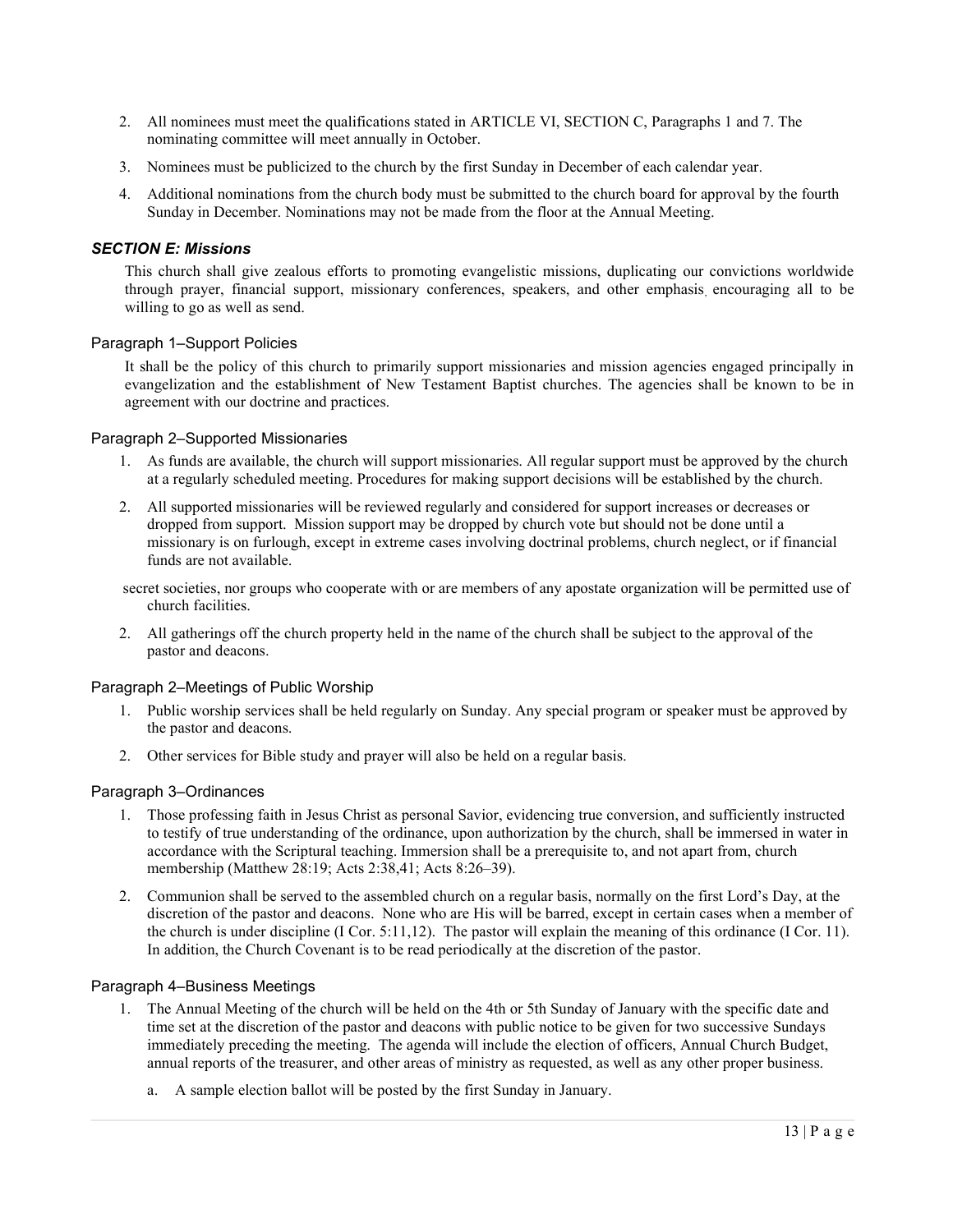- b. Only members in good standing 18 years of age or older will be allowed to vote. Elections will be decided by majority vote.
- c. Absentee ballots may be obtained one week prior to the election by members in good standing.
- 2. Quarterly Business Meetings will be held in April, July, and October with the specific date and time set at the discretion of the pastor and deacons with public notice to be given for two successive Sundays immediately preceding the meeting. The agenda will include the Treasurer's quarterly report and any other proper business.
- 3. Special Business Meetings may be called at any time, providing public notice be given of the same on the Sunday preceding; except that notice on two Sundays immediately preceding shall be required for a meeting to call or terminate the pastor, elect or terminate deacons, hire or terminate church staff, consider church affiliation, or other corporate business dealing with the properties or financial position of the church.
- 4. Receiving or terminating members and the selection of messengers may be transacted when necessary at any stated meeting of the church without previous notice.
- 5. Fifty-one percent of the members in good standing will constitute a quorum in calling or dismissing a pastor, and in amending or revising this constitution. Twenty-five percent of the members in good standing will constitute a quorum concerning all other church decisions. A majority vote constitutes a quorum in all board and committee meetings.
- 6. Secret Ballots In Business Meetings: Additional secret ballots may be used in church business meetings at the discretion of the church board when considering sensitive issues.
- 7. The ordinary rules of deliberative assemblies will be observed in the transaction of business as set forth in Roberts Rules Of Order Revised, by Henry H. Roberts, but are not to take precedent over any Rules of Order established by the church.

## SECTION G: Financial Regulations

## Paragraph 1–Fiscal Year

The fiscal year will begin January 1 and end December 31.

## Paragraph 2–Monetary Principles

- 1. There is a Scriptural plan by which the work of the Lord is to be funded (Acts 20:35; Matthew 6:19-21). Conformity to this plan is part of believer obedience as he gives to Christ, having first given his own self to the Lord (II Corinthians 8:5; Hebrews 7:8). This plan calls for regular, universal (all members), corporate, proportionate, and spiritual giving (I Corinthians 16:2).
- 2. All members of the church are expected to voluntarily contribute regular financial support to the church and to the advancement of the projects it sponsors through a corporately designated budget. In determining the Lord's portion, we believe and affirm with the Scriptures that gifts should be faithfully and cheerfully given (II Corinthians 9:6,7), and that sacrificialgiving is encouraged, for all we have belongs to Christ (I Chronicles 29:14,16; Malachi 3:10; Acts 4:32–35).
- 3. No monies are to be raised for the support of the church and its various activities by any but the Biblical plan of Christian giving.
- 4. The designated officers are entrusted with the responsibilities of caring for the church treasury in accordance with the guidelines set forth in ARTICLE VI, SECTION C, Paragraphs 8 and 9. The church will function with a single treasury with all funds being disbursed by check from that treasury. Designation will be through the Annual Church Budget by corporate act of the church at the Annual Meeting and other subsequent corporate acts.
- 5. Undesignated gifts to the church treasury of regular systematic giving is encouraged as the Scriptural plan. Designated giving sacrificially beyond the tithe to corporately agreed projects is also encouraged. Special designated gifts to missions, organizations, and individuals other than those supported by the church will be handled at the discretion of the pastor and deacons.
- 6. A statement of contributions will be given each January to each donor by the the designated officer.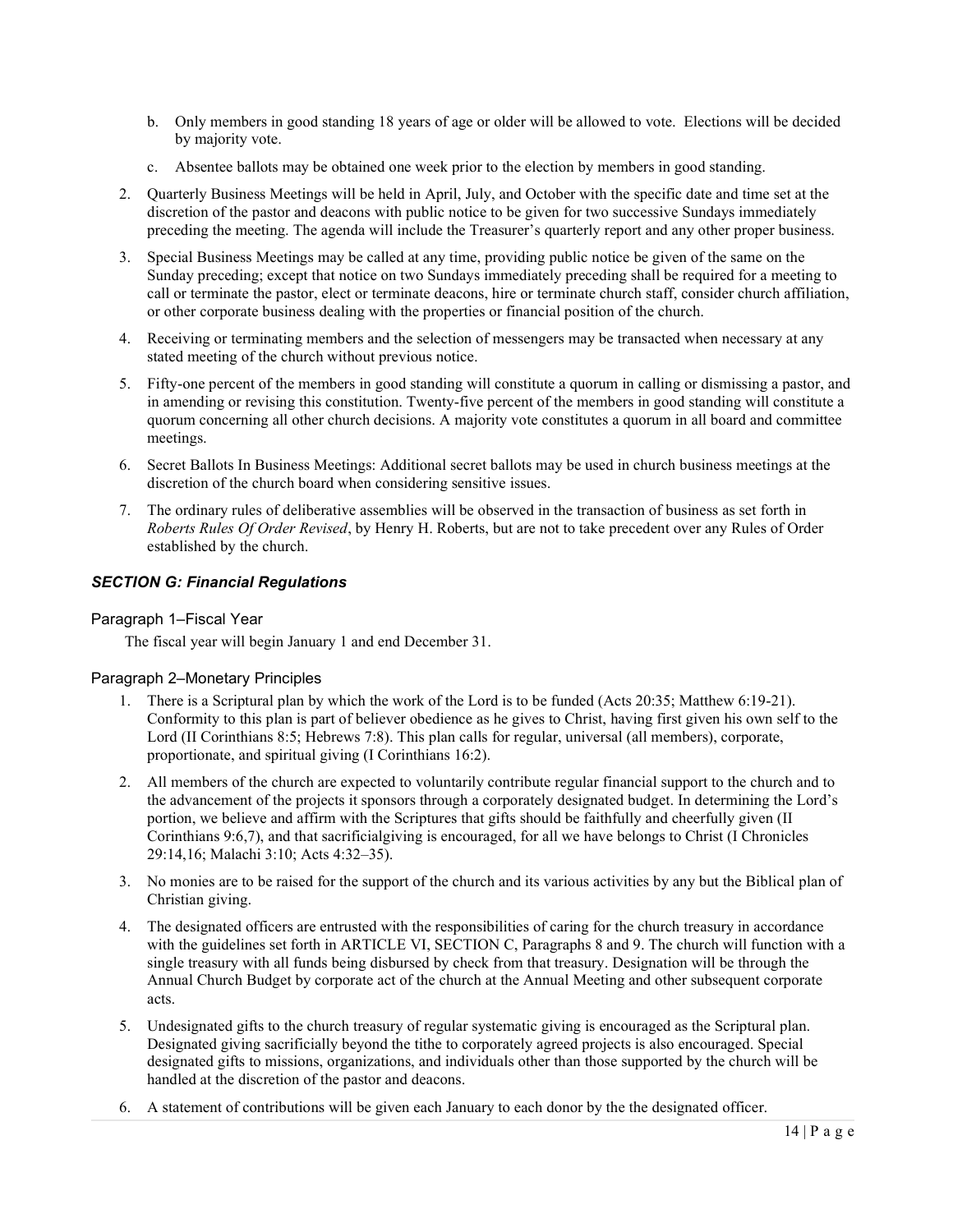## SECTION H: Licensing and Ordination

## Paragraph 1–Licensing

Any active male church member who, in the judgment of the church, gives evidence by his living and aptness to preach and teach that he is called of God to the work of the ministry will be eligible for a license to preach. He will have preached in the hearing of the church, and having been examined by the pastor and deacons may, upon their recommendation, be licensed to preach the Gospel by the church, provided two-thirds of the qualified members present and voting at any business meeting shall agree thereof. Licensed preachers are subject to annual review. Any license may be revoked by church board recommendation and church action.

### Paragraph 2–Ordination

Any active male church member who has given satisfactory evidence to the pastor and deacons of his conversion and definite call into fulltime ministry is eligible for ordination. This candidate must be carefully examined by the church board and must be in full agreement of the statement of belief and purposes of this church. Thorough Bible college and/or seminary training is preferable before ordination. If, after recommendation of the pastor and deacons, the church decides by two-thirds majority of the qualified members present and voting at any business meeting that this man possesses the Scriptural qualifications for ordination to the Gospel ministry, it shall call a council of ministers and other Christian leaders to examine the qualifications of the candidate and, upon the recommendation of that called council, the church will act to grant or withhold ordination recognition. Ordination will be withdrawn when a man ordained by the church has walked disorderly in violation of the Scriptural qualifications for the office of pastor as stated in 1 Timothy 3 and Titus 1, or has departed from the basic Biblical doctrines expounded in this constitution.

### SECTION I: Amendments and Revisions

This constitution may be amended, altered, or revised at any Annual Meeting by a two-thirds majority of the quorum, provided such proposed changes have been submitted in writing not later than the October meeting preceding. Notice of amendment, altering, or revision must be given from the pulpit for two consecutive Sundays preceding such a meeting. The church may adopt from time to time such additions in amplification hereof, as may be necessary or desirable, and shall provide therein for amendment of the same.

## SECTION J: Constitutional Interpretation

When questions arise with regard to the interpretation of this constitution, the decision of the pastor and deacons will be considered as the final authority.

In all matters of Baptist polity not covered in these Rules of Order, The New Directory for Baptist Churches (unrevised) by Edward T. Hiscox will be the guide.

## SECTION K: Incorporation and Dissolution

Paragraph 1–Incorporation

- 1. The purposes shall be to operate exclusively for religious, charitable, or educational purposes, and particularly to teach the Holy Bible and thus encourage all individuals to trust in Jesus Christ through a program of evangelism, Christian education, worship, social activity, and missionary outreach; to engage in any and all lawful activities incidental to the foregoing purposes and any lawful activities authorized by chapter 181 of the Wisconsin Statutes.
- 2. This church will not call, employ, grant membership, elected office, or leadership responsibility to anyone who is a practicing homosexual or who is sympathetic to the homosexual lifestyle (Romans 1).

#### Paragraph 2–Dissolution

- 1. This church shall have the right to own, buy, or sell tangible properties, both real and personal, in its own name and through properly elected officers, when authorized by vote of the church.
- 2. No profit shall ever accrue to the benefit of any individuals from the assets, holdings, or other transactions in which this corporation may become involved.